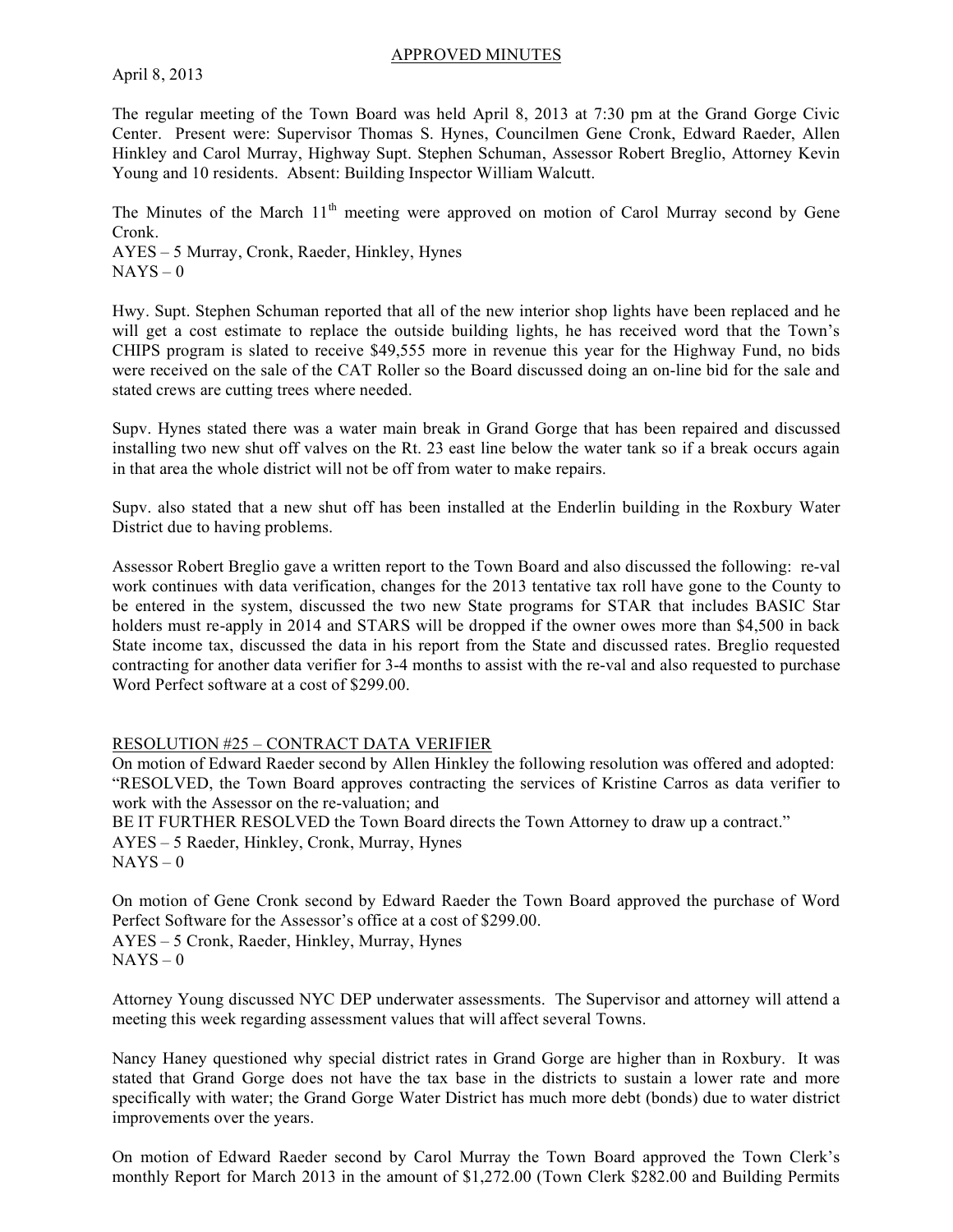\$990.00) AYES – 5 Raeder, Murray, Cronk, Hinkley, Hynes  $NAYS - 0$ 

On motion of Allen Hinkley second by Carol Murray the Town Board approved the Supervisor's Report for February 2013. AYES – 5 Hinkley, Murray, Cronk, Raeder, Hynes  $NAYS - 0$ 

On motion of Gene Cronk second by Edward Raeder the Town Board approved the Assessor's monthly report for March 2013. AYES – Cronk, Raeder, Hinkley, Murray, Hynes

NAYS

On motion of Allen Hinkley second by Carol Murray the Town Board approved the monthly report of the Building Inspector for March 2013. AYES – Hinkley, Murray, Cronk, Raeder, Hynes

 $NAYS - 0$ 

On motion of Edward Raeder second by Gene Cronk the Town Board approved the Justice Court report for February 2013 in the amount of \$3,904.00. AYES – 5 Raeder, Cronk, Hinkley, Murray, Hynes

 $NAYS - 0$ 

On motion of Edward Raeder second by Gene Cronk the Town Board approved the Justice Court report for March 2013 in the amount of \$6,332.00. AYES – 5 Raeder, Cronk, Hinkley, Murray, Hynes  $NAYS - 0$ 

Four people have accepted to serve on the HUD review committee. A fifth one will be sought.

Attorney Young discussed the Town travel reimbursement policy for employees who attend training, etc. in order for them to be reimbursed for expenses to attend said event.

# RESOLUTION #26 – TRAVEL REIMBURSEMENT POLICY

On motion of Allen Hinkley second by Edward Raeder the following resolution was offered and adopted: "WHEREAS, towns are conferred a broad grant of authority to reimburse their officers and employees for actual and necessary expenses that they incur when traveling or attending conferences in furtherance of their official duties; and

WHEREAS, Town Law authorizes a town to pay all expenses necessarily incurred for the use and benefit of the town when incurred by authority of the Town Board; and

WHEREAS, Municipal Law authorizes a town where it has approved attendance at a conference, to pay for all actual and necessary registration fees, expenses of travel, meals and lodging incurred in connection with the conference; and

WHEREAS, Town Law and Municipal Law require the Town Board to approve and authorize the expense before it is incurred either by a resolution adopted in the beginning of the year authorizing certain officers or employees to attend certain events or on an ad-hoc basis.

THEREFORE, NOW BE IT RESOLVED THAT: The Town Board of the Town of Roxbury hereby adopts the Travel Expense Policy attached hereto as Exhibit A governing the travel reimbursement of its officers and employees."

## EXHIBIT A

TOWN OF ROXBURY

TRAVEL REIMBURSEMENT POLICY

Purpose of Policy:

To provide standard provisions allowing for the reimbursement of transportation, meals, lodging and registration fees incurred by Town officers and employees for actual and necessary expenses incurred when traveling or attending conferences in furtherance of their official duties. Expenses incurred by spouses, family and other non-employee guests traveling with a Town officer and/or employee are not